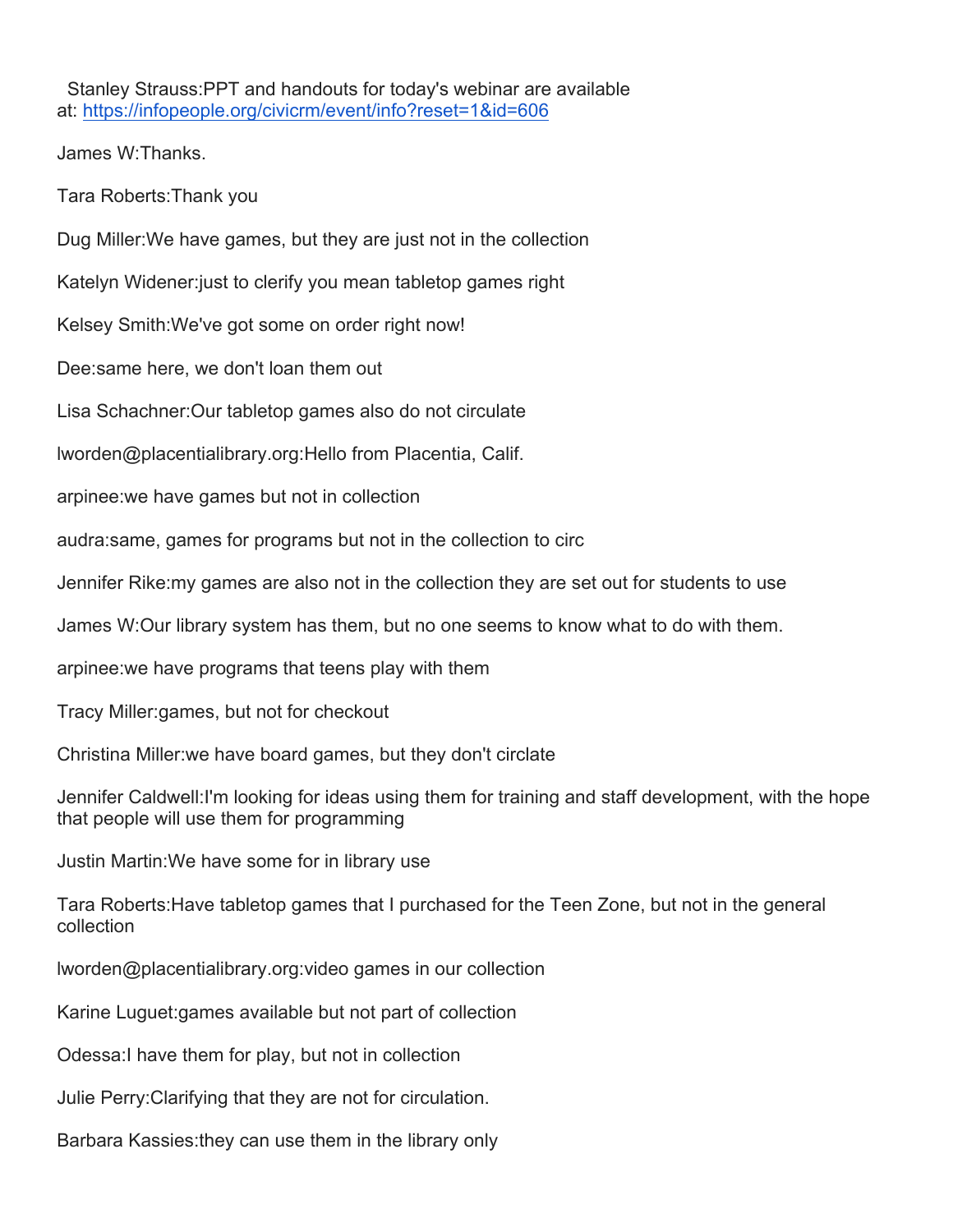lworden@placentialibrary.org:table top games available for staff to use for programming; not for circulation

Jess N:We don't have games in our collection but we do have some offered in our office for kids to ask about to play in house.

Kelsey Smith:Getting ready to host our first International Games Day event.

Justin Martin:Ours are in, and stay in, our early childhood room

Phyllis Moore:we use them for programming events

Pamela Pickett:games afterschool for children and families

Dove:We have a lot of jigsaw puzzles for kids, but no games

Scott Houston:We do a specific game night, but the are also available for use in the library. We also do International Games Day.

Lauren:We bring them in for specific teen programs but not out always or checkout.

George Bergstrom:Scott is great!

Jennifer Rike:Do you have a master list of games by types?

Scott Houston:nah, I'm fairly average.

Jennifer Rike:thank you

Justin Martin:D&D! lol

Dee:Do you have specific games when it comes to serving the population with special needs?

Amelia Gossman:It might be helpful to check out a game store - for example in Harford County I play tabletop games at a store that lets you try them before you buy them. Could be a great resource/ partnership!

Jess N:Amelia, are you talking about Portal?

Dee:thanks

Amelia Gossman:Jess, I'm referring to Bel Air Games, (or Critical Hit) - I haven't been to Portal!

George Bergstrom:Pandemic is good for critical thinking, collaboration, and communication

Jess N:Never heard of Bel Air, will have to check it out, I know about Board Room, Portal and Nighborhood Tabletop Shop

George Bergstrom:SHRM!

George Bergstrom:3 years running they have said new hires don't have the right 21st cne. skills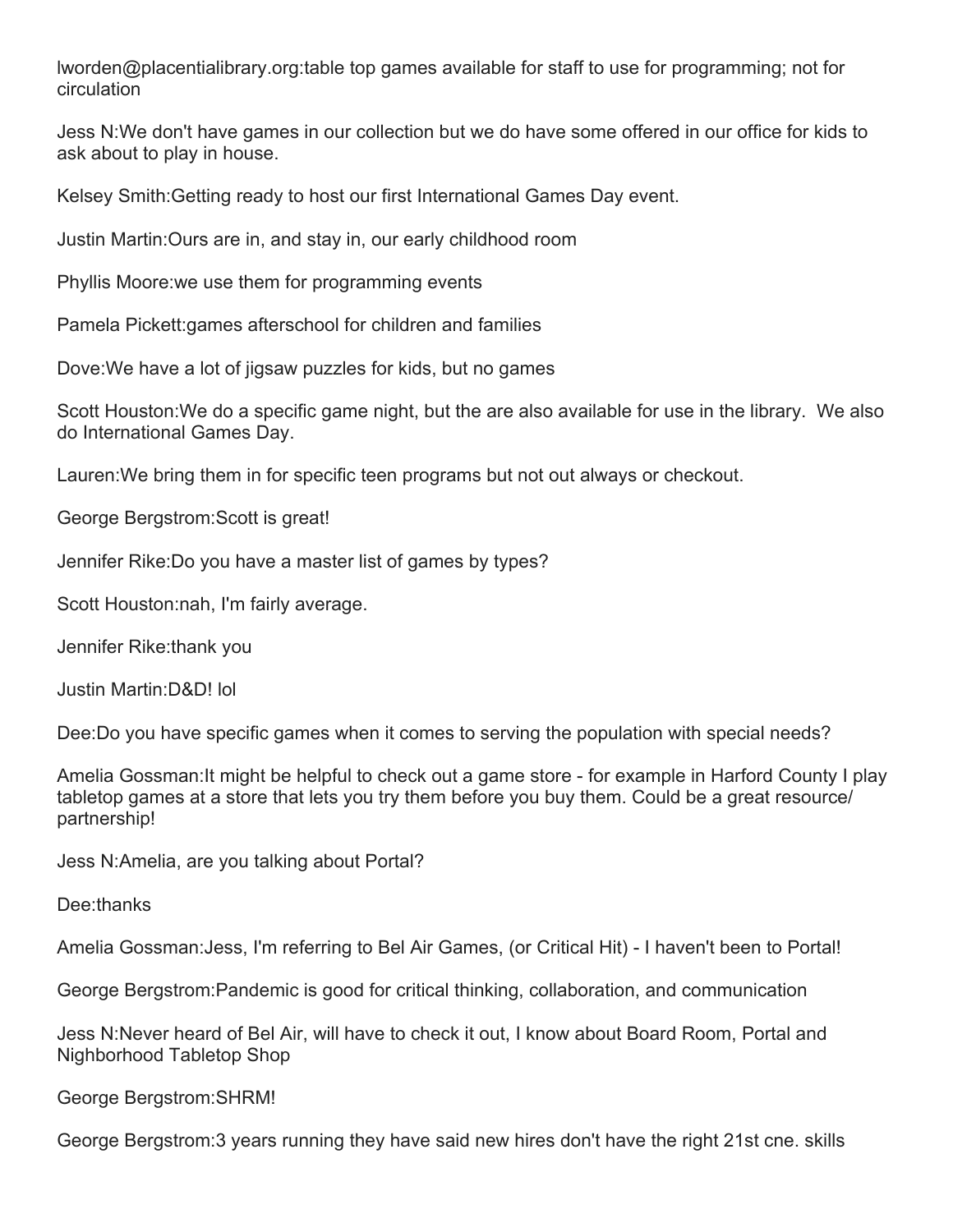## Adriana Nino:I love Dixit

Jennifer Rike:can you please share the websites you refer to

George Bergstrom:boardgamegeek.com

Adriana Nino:the new design for the board is way better than the square

Dove:yes, please give out the website addresses

Justin Martin:as this is all happening we actually have someone with special needs that came in to play 20 questions board game! :)

Lauren Hays:boardgamegeek.com

Lauren Hays:mnu.edu/games

Adriana Nino:Will Wheaton's youtube show "Tabletop" is a great way to see how a game is played before buying or playing a game yourself

Kayla Emerson:@Adriana Yes! Love TableTop!

Jess N:LOVE Wil Wheaton's Tabletop show!!

George Bergstrom:great show, just watch the language if you are sharing with your patrons...

Doug:Tabletop is great to make ou feel no matter how bad your luck, it MUST be better than Wil's =)

Hope McKune:coo!

Hope McKune:cool!

George Bergstrom:YES!

Jess N:Pandemic = so much fun!

George Bergstrom:this is a great game!!!

Adriana Nino:Pandemic!!!

Adriana Nino:I've only played once but it is a great group strategy game

Jess N:altho I'll be honest, was not all that enthralled by the new Khathulu version

George Bergstrom:the In the Lab expansion is good for Health Sci. Students

Jennifer Caldwell:Has anyone tried Pandemic Legacy? I hear it's great, although with limited replay

George Bergstrom:No replay

George Bergstrom:past the 24 max plays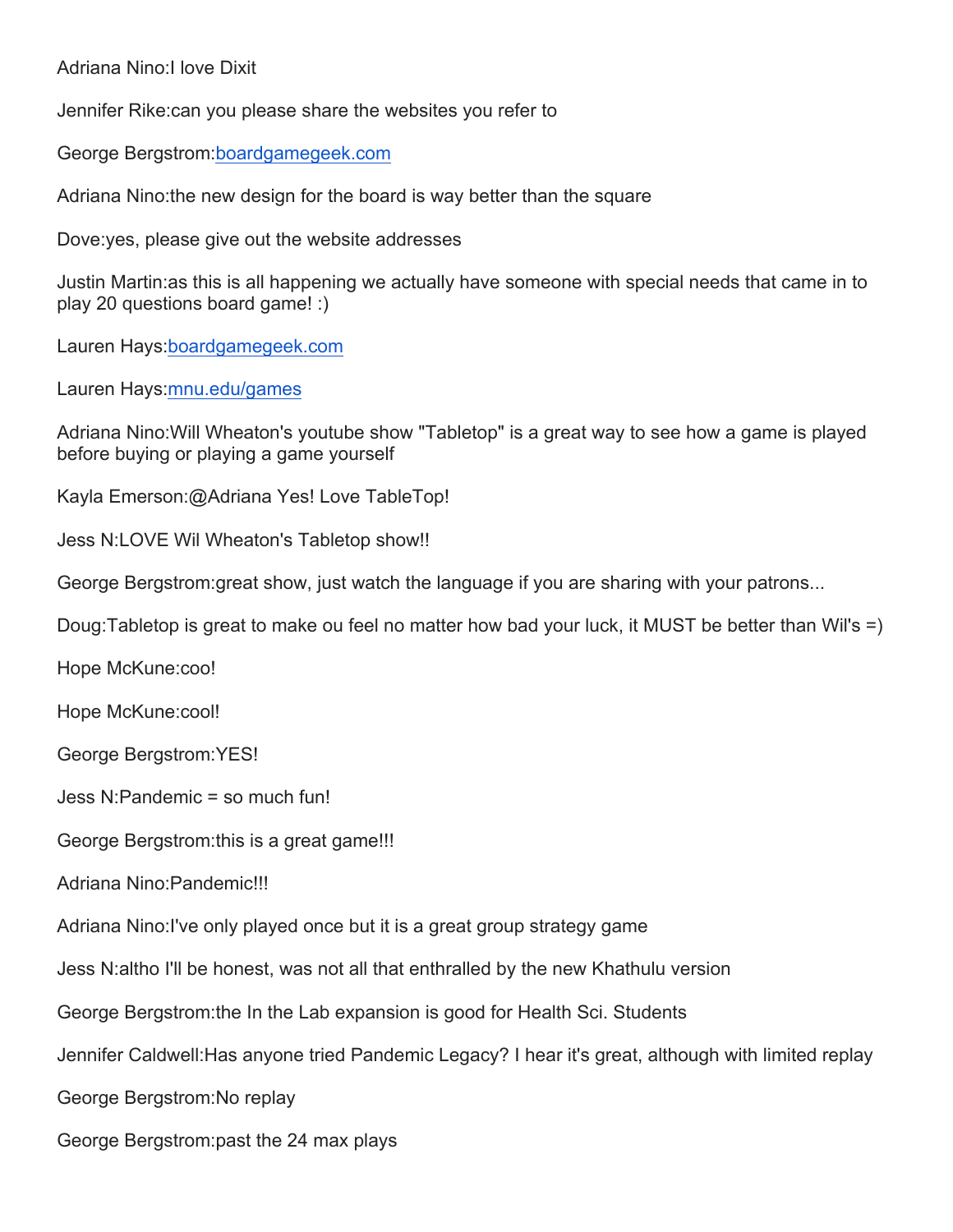George Bergstrom:it is a hybrid role-playing game

George Bergstrom:in that the game is modified after each play

George Bergstrom:so after you play Jan. (max twice) you must move on to Feb.

Jennifer Caldwell:Got it

Jess N:I really want to play Pandemic again now. Might have to get hold of some friends lol. It's been a while

Ariella M:Great Game!

Jess N:TTR, everyone i've taught has loved this game!

Jennifer Rike:what is euro style?

George Bergstrom:games that originate in Europe

George Bergstrom:mainly Germany

Jennifer Rike:what differentiates them ?

George Bergstrom:but the UK has a fairly active game industry

George Bergstrom:Agricola, Power Grid, Settlers of Catan, ...

George Bergstrom:are all examples

Jennifer Rike:thanks

Doug:less chance based, more strategic, tend to have more/better quality parts

George Bergstrom:never played... but heard it is better for younger players

Jess N:Def not just for younger payers. I've known many adults who enjoy it still

Doug:lots of fun...30 minutes if you are lucky

MegaBiteITSuperDog:Does anyone have a link to a decent Agricola rulebook?

MegaBiteITSuperDog:The game looks super fun but the rule book is somehow the worst thing I've ever encountered.

Jennifer Caldwell:I don't know of any good instructions. I've always just been told to find someone who knows how to play and learn it that way.

Justin Martin:sometimes stumbling through a game and just playing and figuring it out as you go is much better than trying to figure out poorly written rulebooks

MegaBiteITSuperDog:I've given it the ol' college try twice so far. My next option is garbage can. How can this possibly be a top-rated game?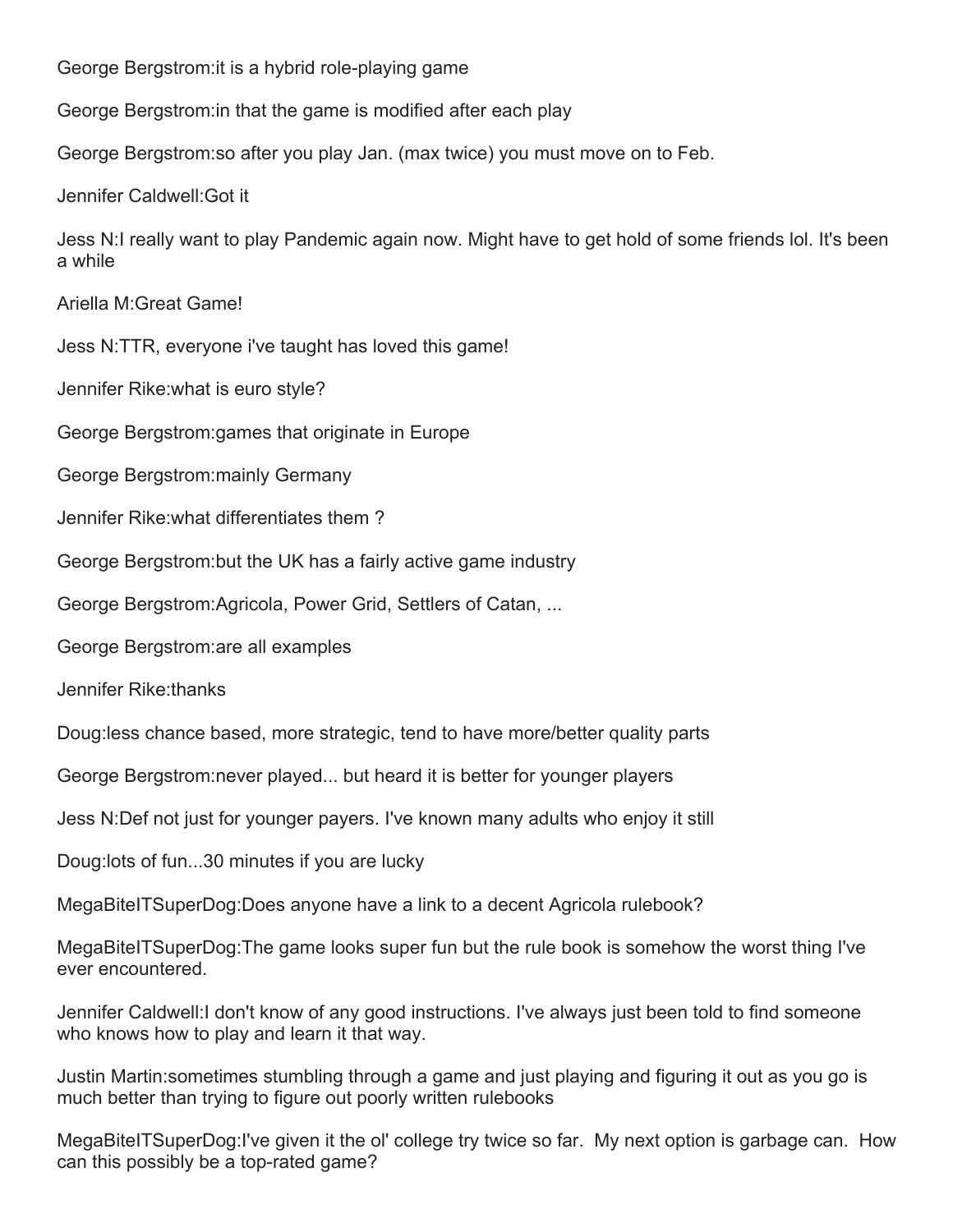George Bergstrom:http://libguides.sullivan.edu/edgames/agricola

MegaBiteITSuperDog:Thanks! I will give it another shot

Jennifer Caldwell:Have you tried Stone Age? Agricola Lite. It's a cute one, plus nicely produced.

George Bergstrom:I am still fleshing out that guide

George Bergstrom:we are trying out using games with classes

MegaBiteITSuperDog:Really what the rulebook needs is a sample game, at least a few turns through

George Bergstrom:some of the videos I have embedded show a run through

George Bergstrom:http://libguides.sullivan.edu/edgames/pandemic

Jennifer Rike:sad I have to leave this has been great!!

Stanley Strauss:The webinar will be archived and available later today on the Infopeople website.

Doug:Hooray for Kagan training... =)

George Bergstrom:wow, sounds interesting...how did you do that?

Gavin:can you please put the last slide up on the screen again?

George Bergstrom:yes

JENNIFER R:Do you have any favorite games for your programs?

George Bergstrom:ahhh...

Dug Miller:what kind of skills category would card games and collectible card games fall under?

George Bergstrom:yup

Chelsea Swinford-Johantges:You mentioned you have a list of games organized by the 21st century skills they support. Would you be able to share that?

Dee:Here is the link for here website: http://www.mnu.edu/resources/center-for-games-andlearning.html

Jennifer Caldwell:I've used Concept (basically charades with pictures) to teach staff information organization and communication skills. Great for groups.

Dee:You can find the game list under Games' List

Doug:Most CCGs would run under Critical Thinking as a result of the deck building aspect

Justin Martin:we have a regular small group of kids with special needs that come in with "workers" of one kind or another, they often come play our board and table games. I have noticed that one thing that seems to give certain ones the best replay value is being open ended. where there are no hard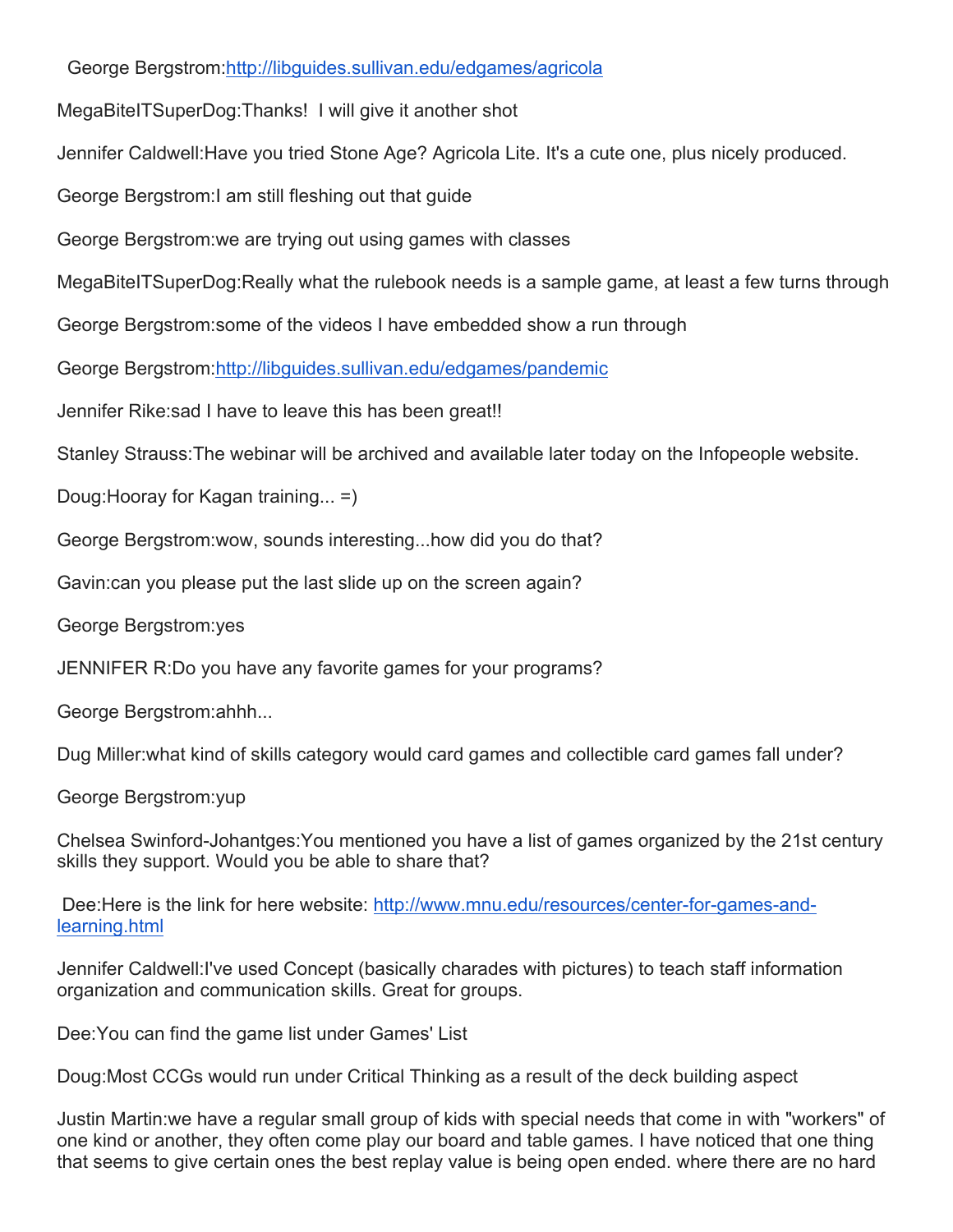right or wrong answers or solutions. just better or worse ones.

Dee:@Chelsea

Dee:http://www.mnu.edu/resources/center-for-games-and-learning/games-list.html

Lauren Hays:Bandu

Amelia Gossman:not a question, but a few suggestions for fun games: Rhino Hero (stacking/ tower buliding) Retro Lunacy (similar to slapjack, matching game) Sushi Go (Passing & matching), Fluxx (changing rules) and Schrodingers Cats (probablility)

Adriana Nino:Tsuro is an easy game to teach

Chelsea Swinford-Johantges:Thank you, Dee.

Dee:you are welcome

Gavin:thank you!

MegaBiteITSuperDog:I had great luck at my weekly games night with Sheriff of Nottingham. An excellent bluffing game like 'cheat' for all ages.

Dove:How do you promote game nights?

Lauren Hays:www.mnu.edu/games

Dee:We have spotlight game nights, we call it "Game On!" and we have a different edition each week. We promote it through flyers, schools, bulletin board. Or we do a drop in game and promote game nights through there

Dee:Social media is a great way too. We also at one point had a connection with a comic book shop

Dee:they promoted our game nights

Mandy Hildebrand:You briefly mentioned D&D, have you made use of tabletop RPGs before and have you noticed any special considerations different from other board games

Scott Houston:Comic and game shops are great. I've had a good partnership with mine.

Hope McKune:anyone do a murder mystery night?

Jennifer Caldwell:Penny Arcade has one coming out next summer called Thornwatch which is a cardbased rpg game.

Doug:@Mandy, the single largest issue with most tabletop RPGs I have found is they tend to run over several sessions

Lisa Schachner:We did a murder mystery at our Teen lock in and the teens loved it!

Sandra B:We did a mystery night for teens, huge success!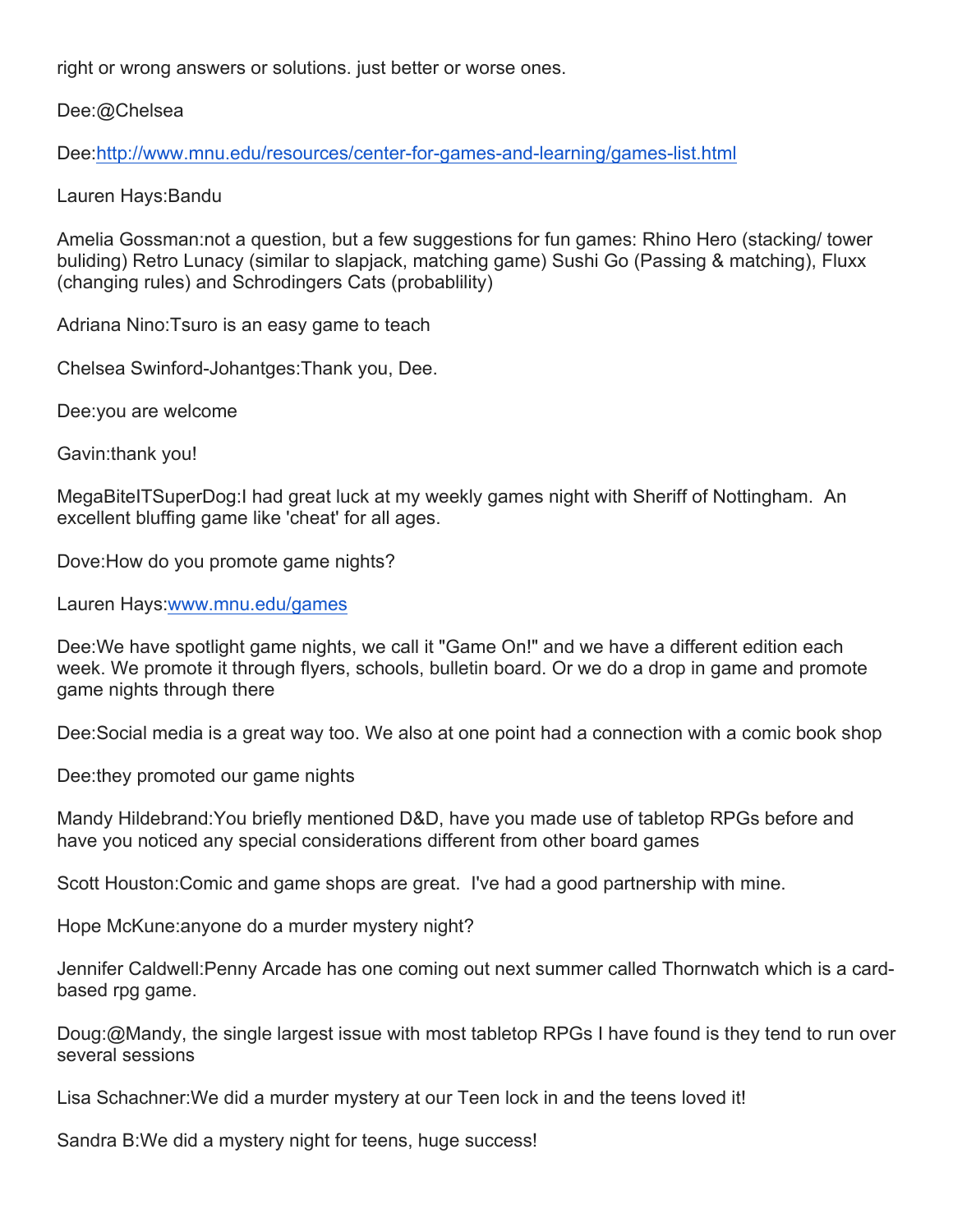Jennifer Caldwell:From the test play, Thornwatch should be really streamlined and quick to play. I think it'll be good for libraries.

JENNIFER RIKE:are there any list of games that correlate to core curriculum? Math, Social Studies, Science and English?

anne conway:Anne: It has been very interesting--I have to leave but it was great!

George Bergstrom:wish I had that job

George Bergstrom:playing since I was 8

Kelsey Smith:We're hosting our first International Games Day program on November 19. If you've done this before, I would love to hear any advice!

Christina Miller:My husband is doing a D&D program at one of our branches tomorrow night

MegaBiteITSuperDog:How do you deal with sore losers / people who feel 'picked on' when they lose?

Dee:thank you. Bye

Doug:I would be interestd in connecting with utilizinf D&D more effectivly as a long time DM/GM

JSilverman:Munchkin is a good alternative for younger people interested in fantasy rp games and feel DnD is too challenging.

Ariella M:Munchkin has lots of expansions toon, or there is Killer Bunnies!

Doug:Co-op games...everyone wins or loses together

Doug:Munchkin though can be a tad risque, though

Dove:did you say boardgame geek has lists of games of different types?

Justin Martin:I have been DM'ing a private group for a couple years now and have really wanted to introduce a younger generation to this game.

Ariella M:yeah, killer bunnies can be a little safer for a younger audience

JSilverman:Dough: I pick through the cards and take anything questionable out first.

George Bergstrom:Dove, yes boardgamegeek has a search feature with lots of filters

MegaBiteITSuperDog:...not to mention an excellent forum for rule interpretations, variations, etc

Mandy Hildebrand:Going to be trying to initiate tabletop RPGs at our library next year (hopefully with help from my regular gaming group)

Julie Perry:can you list again the dowloadable note pages? Thank you.

Justin Martin:Thats my plan as well Mandy, hopefully getting my regular group to kind of be the hero's passing on the resposibility of the realm lol.